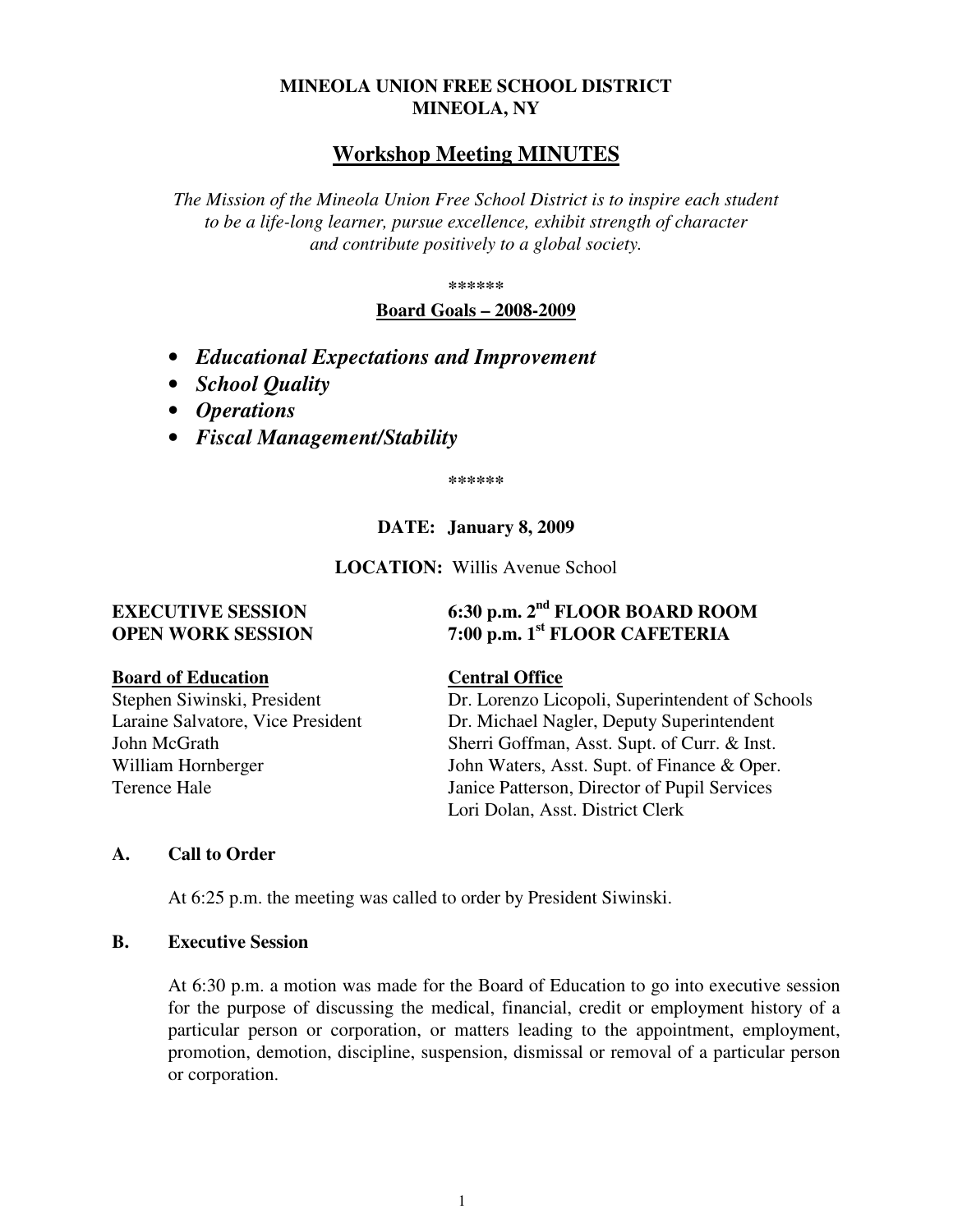| <b>Motion:</b><br>Second: | Laraine Salvatore<br>William Hornberger |     |      |
|---------------------------|-----------------------------------------|-----|------|
| Yes:                      | Terence Hale                            | No: | None |
|                           |                                         |     |      |
|                           | William Hornberger                      |     |      |
|                           | John McGrath                            |     |      |
|                           | Laraine Salvatore                       |     |      |
|                           | Stephen Siwinski                        |     |      |

At 7:15 p.m. the Workshop portion of this meeting of the Board of Education resumed.

- **C. Pledge of Allegiance**
- **D. Reading of Mission**
- **E. Moment of Silent Meditation**
- **F. Dais & Visitor Introductions**
- **G. Old Business**

Mr. Hornberger inquired as to the status of requested information on December 4, 2008 concerning an analysis of club participation, and the Superintendent responded that this was in progress. Mr. Hornberger inquired as to the status for hiring a replacement for the Director of Transportation, and Dr. Nagler responded that he had begun the Civil Service canvass procedure, had received 2 replies from the list, and had requested additional names from the next Civil Service exam in February. Mr. Hornberger asked when the Board would be receiving their PTA meeting attendance schedule. Mr. Hornberger inquired as to the possibility of reaching out to the Union heads to discuss their flexibility with regard to givebacks. The Superintendent of Schools stated that, at this time, it would not be very inviting, and would be contingent on maintaining the current workforce.

## **H. New Business**

At 7:25 p.m. Janice Patterson arrived at this meeting of the Board of Education.

## **1. Tenure Administrative Appointment**

**RESOLUTION #40 – BE IT RESOLVED** that the Board of Education approves the recommendation of the Superintendent of Schools to grant Lawrence Butti, School District Administrator, effective February 1, 2009, tenure.

| <b>Motion:</b> | Laraine Salvatore |
|----------------|-------------------|
| Second:        | John McGrath      |

Mr. McGrath stated that he had reviewed Mr. Butti's tenure portfolio and that it was very impressive, and the Superintendent of Schools agreed, adding that Mr. Butti has an excellent understanding of ELA standards. Mr. Escobar and Mr. Barth spoke in support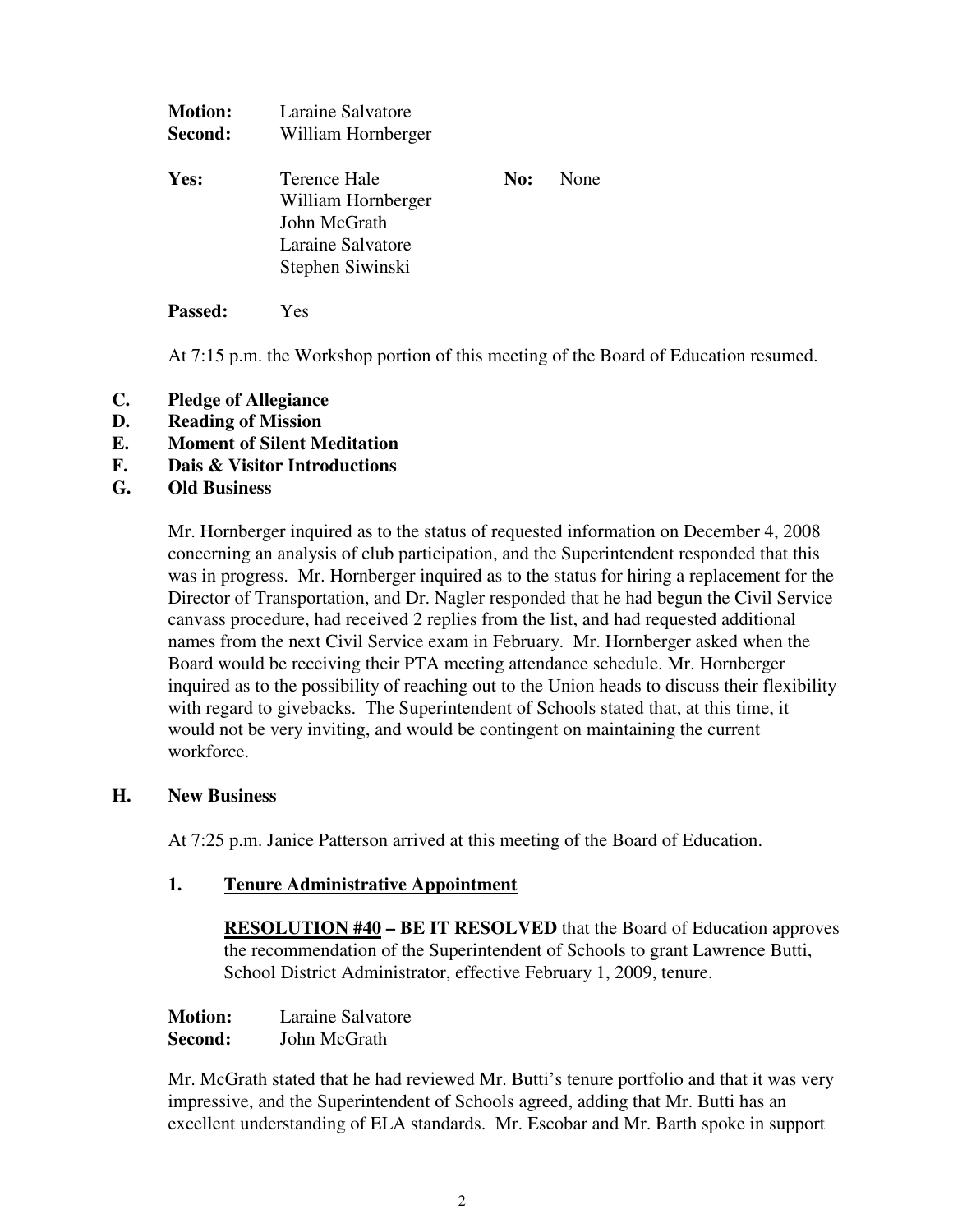of Mr. Butti's tenure recommendation. Mr. Butti stated that he is proud to be part of the Mineola community and thanked the students, staff and colleagues.

**Yes:** Terence Hale **No:** None William Hornberger John McGrath Laraine Salvatore Stephen Siwinski **Passed:** Yes

# **I. Superintendent's Reports**

- Superintendent's Comments
	- A Middle School Teacher's Workshop was conducted regarding the asbestos abatement project; a physician was brought in to answer questions. The abatement project will be complete January 18, 19 or 20.
	- This weekend are the All County Music Concerts
	- ELA Assessments next week.
	- By next Board meeting, the State of the District Report and Cost Reduction Plan would be complete.
	- Mustang Stakes 1/31/09

The Superintendent of Schools introduced Mrs. Goffman, who would be presenting an overview of the ESL program.

• English as a Second Language Program Report

Mrs. Goffman introduced the ESL Program committee, comprised of Mrs. Goffman, Mr. Puccio, Ms. Beach, Ms. Molloy and Ms. Watson. Mr. Puccio then introduced the two student presenters, Vissila Vieira and Christian Delgado, both high school seniors who had been in the program for three years. Ms. Vieira stated that she came from Brazil 3 years ago as a high school freshman and that it took 2  $\frac{1}{2}$  years for her to learn and understand English. She added that she was looking forward to college, and that the ESL program had given her confidence to speak in class. Mr. Delgado stated that the ESL program has helped him in reading, writing and listening, and that he is no longer shy and has the confidence to raise his hand in class. He added that he will be attending Nassau Community College in the fall, majoring in Hotel Management. Mrs. Salvatore asked the students if this program had helped to keep them in school, and made them more appreciative of high school, and the students responded yes. Ms. Salvatore asked the students if they participated in any after school activities, and both students again replied yes. The Superintendent thanked the students, adding that their speech and articulation during their presentation was excellent. The ESL Program Committee then continued their presentation of the ESL Program outlining program requirements, New York State regulations, funding, staffing and types of programs available. Language proficiency data per school was also presented. At the conclusion of the presentation, the Superintendent thanked the committee and the students.